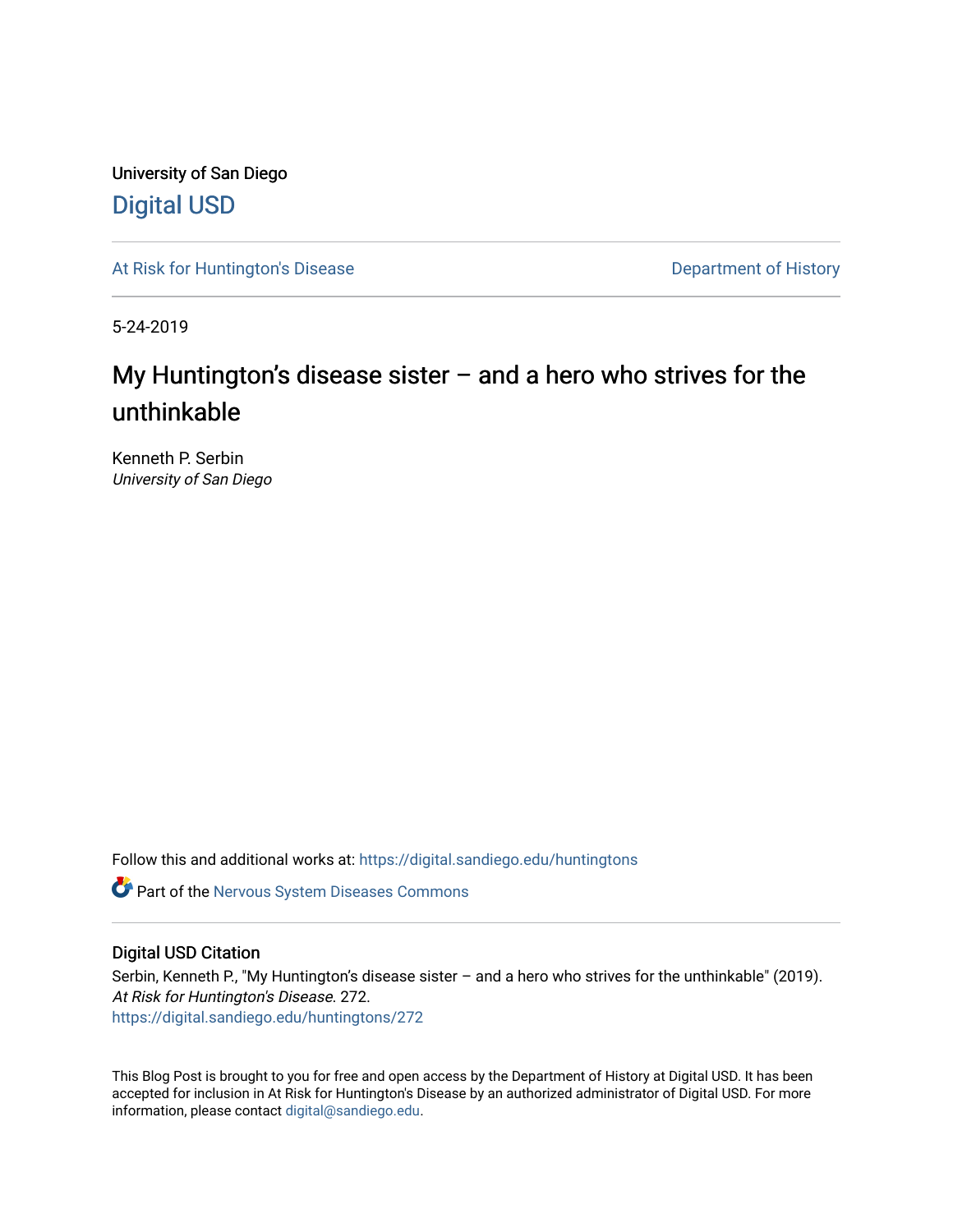#### More **[Create Blog](https://draft.blogger.com/home#create) [Sign In](https://draft.blogger.com/)**

# [At Risk for Huntington's Disease](http://curehd.blogspot.com/)

*HD is a genetically caused brain disorder that causes uncontrollable bodily movements and robs people's ability to walk, talk, eat, and think. The final result is a slow, ugly death. Children of parents with HD have a 50-50 chance of inheriting the disease. There is no cure or treatment.*

### Blog Archive

- $\blacktriangleright$  [2021](http://curehd.blogspot.com/2021/) (12)
- $2020(16)$  $2020(16)$
- $2019(19)$  $2019(19)$
- [►](javascript:void(0)) [November](http://curehd.blogspot.com/2019/11/) (2)
- [►](javascript:void(0)) [October](http://curehd.blogspot.com/2019/10/) (2)
- $\blacktriangleright$  [August](http://curehd.blogspot.com/2019/08/) (2)
- $\blacktriangleright$  [July](http://curehd.blogspot.com/2019/07/) (1)
- $\blacktriangleright$  [June](http://curehd.blogspot.com/2019/06/) (2)
- $\nabla$  [May](http://curehd.blogspot.com/2019/05/) (2)

### My [Huntington's](http://curehd.blogspot.com/2019/05/my-huntingtons-disease-sister-and-hero.html)

disease sister – and a hero who st... 'Let's Talk About [Huntington's](http://curehd.blogspot.com/2019/05/lets-talk-about-huntingtons-disease.html) Disease': 2019 HD A...

- $\blacktriangleright$  [April](http://curehd.blogspot.com/2019/04/) (1)
- $\blacktriangleright$  [March](http://curehd.blogspot.com/2019/03/) (3)
- [►](javascript:void(0)) [February](http://curehd.blogspot.com/2019/02/) (2)
- $\blacktriangleright$  [January](http://curehd.blogspot.com/2019/01/) (2)
- $2018(16)$  $2018(16)$
- $2017(14)$  $2017(14)$
- $2016(13)$  $2016(13)$
- $\blacktriangleright$  [2015](http://curehd.blogspot.com/2015/) (24)
- $2014(24)$  $2014(24)$
- $-2013(30)$  $-2013(30)$  $-2013(30)$
- $\blacktriangleright$  [2012](http://curehd.blogspot.com/2012/) (26)
- $\blacktriangleright$  [2011](http://curehd.blogspot.com/2011/) (33)
- $\blacktriangleright$  [2010](http://curehd.blogspot.com/2010/) (26)
- $\blacktriangleright$  [2009](http://curehd.blogspot.com/2009/) (21)
- $2008(7)$  $2008(7)$
- $2007(7)$  $2007(7)$
- $\blacktriangleright$  [2006](http://curehd.blogspot.com/2006/) (4)
- $\blacktriangleright$  [2005](http://curehd.blogspot.com/2005/) (17)

### About Me **GENE [VERITAS](https://draft.blogger.com/profile/10911736205741688185)**

View my [complete](https://draft.blogger.com/profile/10911736205741688185) profile

HD Links

[Huntington's](http://www.hdsa.org/) Disease Society <u>of America</u>

#### FRIDAY, MAY 24, 2019

## My Huntington's disease sister – and a hero who strives for the unthinkable

Sharon Shaffer is my Huntington's disease sister – and my hero.

Afflicted with progressively worse HD symptoms the past 15 years, San Diego area resident Sharon decided to once again attempt the unthinkable for someone heading into the final years of the fatal, incurable disorder: she rowed the equivalent of an aquatic marathon (26.2 miles) on a gym machine in six and a half hours.

The May 10 event, with loved ones and supporters cheering her on, was called "Sharon's Marathon Row for Huntington's Disease Awareness Month."

Sharon's feat was captured in a five-minute video titled *Magic on Marathon Row*, produced by filmmaker [Nathan Apffel,](https://www.imdb.com/name/nm2346801/) who also directed the feature-length documentary *[The Longest Journey](https://www.amazon.com/Longest-Journey-Renato-Shaffer/dp/B07CZ9P81W/ref=sr_1_1?keywords=the+longest+journey&qid=1558653858&s=gateway&sr=8-1)*, about the Shaffer nuclear family's epic battle against Huntington's.



*A scene from* Magic on Marathon Row

"When disease takes your health and mobility and will take your life, you have a choice," the video's overlying text says. "Meet Sharon, a real-life super woman. As Sharon's body gives out, her determination grows. As her world contracts, her commitment to raising awareness intensifies. As her body breaks down, one thing remains consistent: her determination to fight."

Sharon's husband Renato told me in an e-mail that, despite her advanced HD symptoms, she did the "marathon" through "sheer perseverance."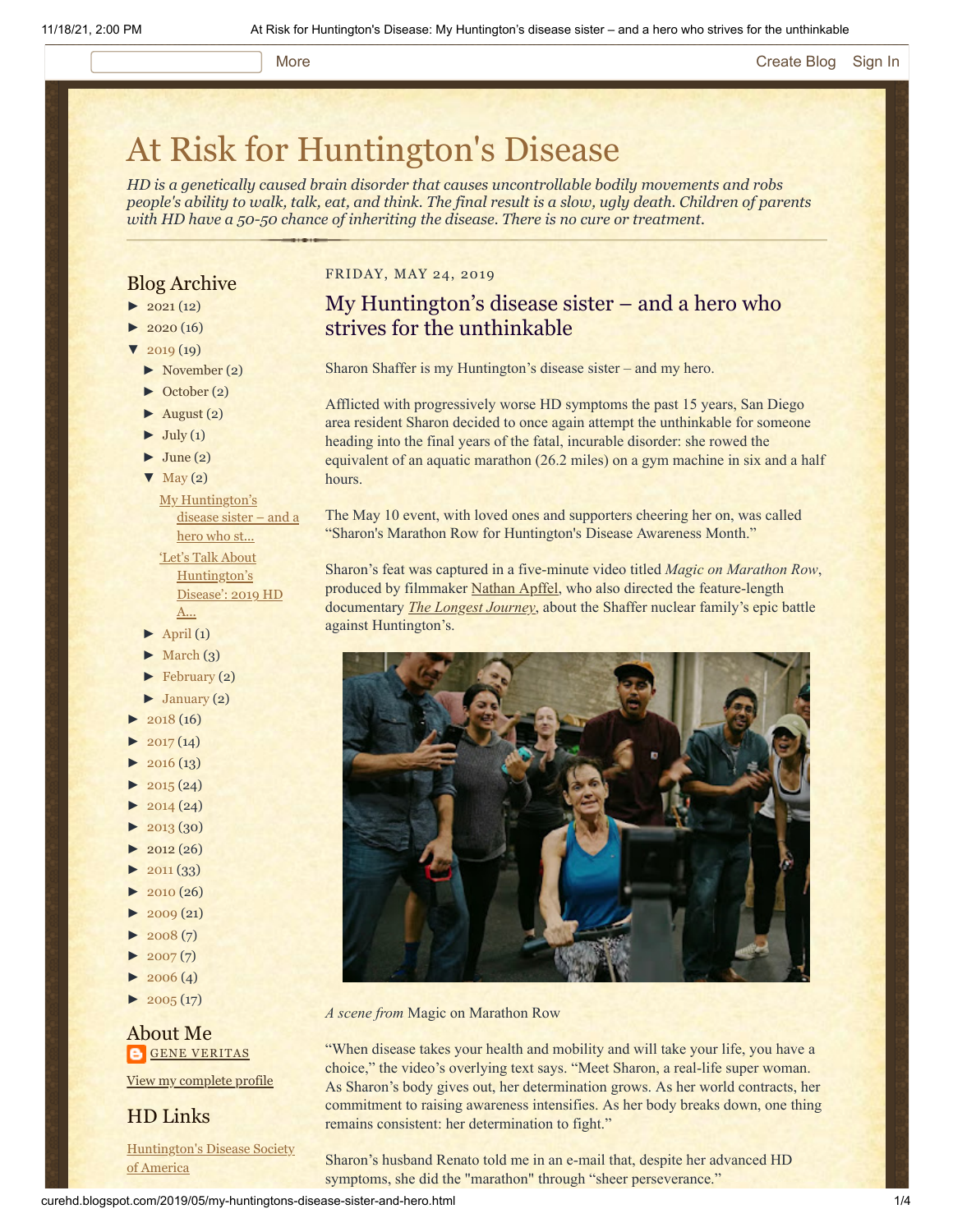[International](http://www.huntington-assoc.com/) Huntington **Association** [Huntington's](http://hddrugworks.org/) Disease Drug **Works** [Huntington's](http://www.hdlighthouse.org/) Disease **Lighthouse [Hereditary](http://www.hdfoundation.org/) Disease Foundation** [Huntington's](http://www.hdac.org/) Disease Advocacy Center Thomas [Cellini Huntington's](http://www.ourtchfoundation.org/) Foundation HDSA Orange County (CA) **[Affiliate](http://www.hdsaoc.org/)** HD Free with [PGD!](http://www.hdfreewithpgd.com/) [Stanford](http://www.stanford.edu/group/hopes/) HOPES Earth Source [CoQ10,](http://www.escoq10.com/) Inc.

## HD Blogs and Individuals

Chris Furbee: [Huntingtons](http://www.huntingtonsdance.org/) Dance Angela F.: Surviving [Huntington's?](http://survivinghuntingtons.blogspot.com/) Heather's [Huntington's](http://heatherdugdale.angelfire.com/) Disease Page

"It is the only exercise she is able to do without assistance," he added.

["Sharon, you truly are an inspiration to so many," wrote E.J. Garner, the chair of](https://hdsa.org/about-hdsa/board-of-trustees/) the board of the Huntington's Disease Society of America, in response to my Facebook posting of the video. "Thank you for being such a beautiful example of persistence to fight and bringing awareness to Huntington's disease."

"She completed a feat only few in the entire world, even healthy and athletic, would not dare approach, let alone finish," observed LeeJ Razalan, a friend and the owner of [Stay Classy CrossFit,](http://www.stayclassycrossfit.com/) the San Diego gym where the event took place. "Sharon's statement in life and in disease will forever ring: we shall overcome and we will finish this together."

Watch Sharon in the video below.

# [Magic on Marathon Row](https://www.youtube.com/watch?v=t8RGA-9mkyM)



#### **Advancing symptoms**

The "marathon" exhausted Sharon. "She could barely move when we got home and took a good three days for full recovery," Renato explained.

With her family's help, Sharon has remained one of the most physically active [HD-afflicted individuals I have encountered. The highly demanding CrossFit](https://vimeo.com/113893078) workouts have been one of her favorite activities.

Renato believes that CrossFit delayed Sharon's need for a wheelchair.

"I also believe the people she worked out with gave her motivation," he added. "She always looked forward to working out."

However, Renato also described CrossFit as a "barometer" of HD progression.

In recent years she has become physically weaker, and the involuntary movements caused by HD have increased.

"We have witnessed a rapid decline in the past twelve months," Renato wrote. "She is no longer able to walk unassisted, and her speech is becoming more labored every day. We have full-time in-home care and are so fortunate they are doing a really great job taking care of her."

Sharon still exercises, but "it gets more difficult every week," Renato added.

Renato allowed Sharon to row in the "marathon," he wrote, because as symptoms worsen, exercise will become impossible. That moment will be "heartbreaking."

**An upbeat family**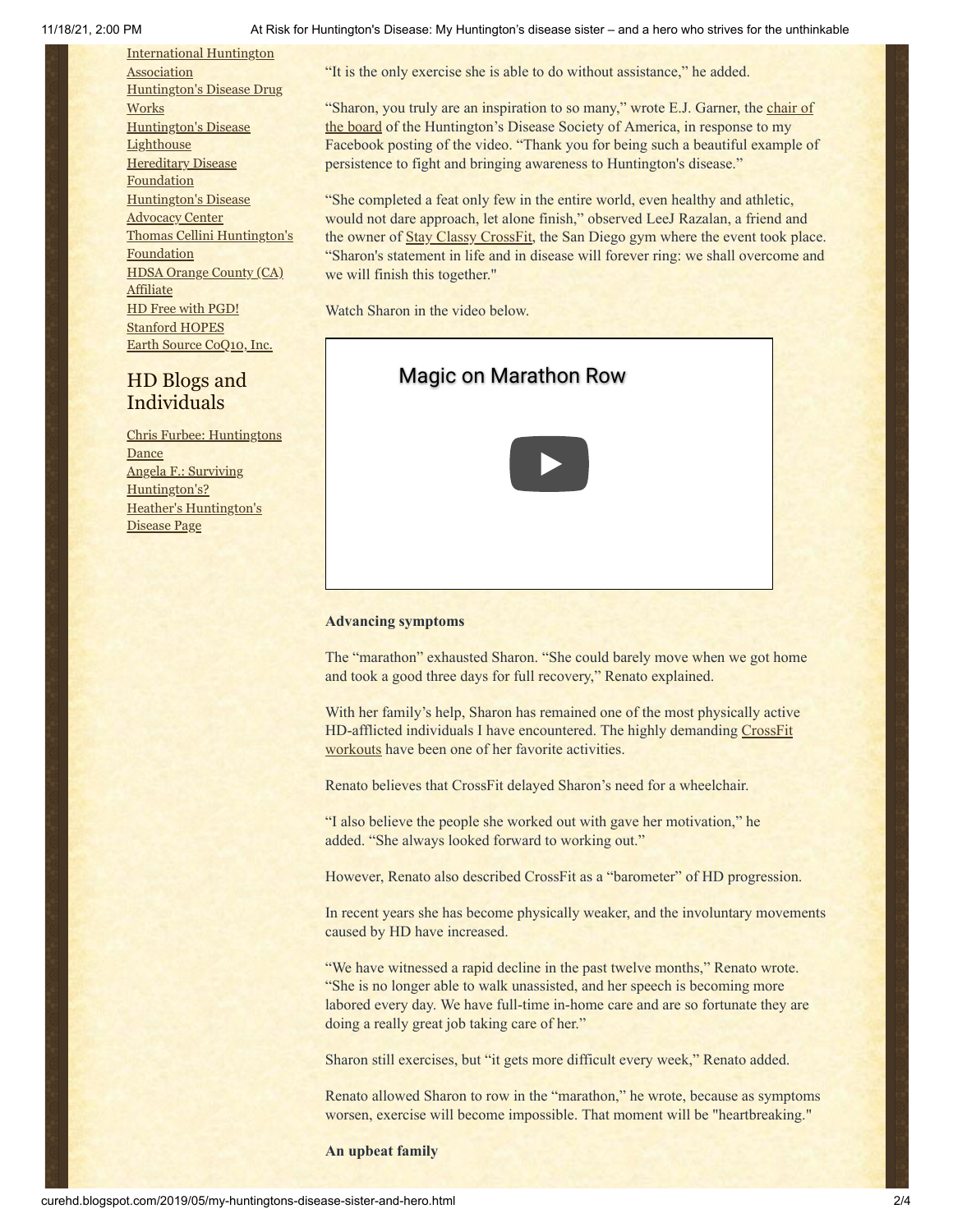11/18/21, 2:00 PM At Risk for Huntington's Disease: My Huntington's disease sister – and a hero who strives for the unthinkable

I met Sharon about two decades ago at the HDSA-San Diego support group. With others in the breakout group for presymptomatic gene carriers like us and also the untested at-risk, we shared our fears about the disease and its consequences for our children and extended families.

The Shaffers became one of the most active supporters of the cause. Between 2005 and 2015, with Sharon, family members, and others following in support vehicles, Renato and three other riders competed *four times* in the Race Across [America, a non-stop coast-to-coast bicycle race. They always completed the rac](http://www.raceacrossamerica.org/)e in fewer than the required eight days.

*The Longest Journey* documentary chronicles the 2015 race. "In contrast with most presentations of HD I've witnessed in the two decades since my mother's diagnosis for the disorder, this often emotionally wrenching film left me, an HD gene carrier, feeling upbeat," I wrote in a review of a private screening of the film in 2016 [\(click here](http://curehd.blogspot.com/2016/05/upbeat-huntingtons-disease-film.html) to read more).

The closing words of Sharon's rowing video ask viewers to learn more about Sharon's story by watching *The Longest Journey*. (It's on Amazon and free to Prime members.)

According to Renato, Amazon statistics reveal that the film has been viewed 200,000 times.

#### **The essential goal: treatments**

Sadly, I've witnessed how HD has overcome Sharon, transforming her from a healthy and vibrant woman into someone now dependent on a wheelchair and the assistance of others.

However, Sharon has demonstrated that, despite the ravages of the "devil of all diseases," the core of her personality has survived.

As we enter the final week of HD Awareness Month, Sharon's gutsy fight reminds us all that we must not give up in the face of Huntington's difficult challenges.

For me, Sharon's devotion to exercise is a cue to spend more time swimming.

At the same time, exercise, although certainly important, has not stopped Sharon's HD from progressing.

We need effective treatments – urgently.

In the HD movement, advocates create moments that capture the essence of the cause.

In defying seemingly insurmountable obstacles, the Shaffers remind us of the immense scientific, financial, political, and social challenges that the HD community faces in seeking to find the first effective treatment – and perhaps even a cure – for a neurological disorder.

| Posted by <u>Gene Veritas</u> at 3:34 PM <b>M M M B F</b> |  |  |  |  |  |
|-----------------------------------------------------------|--|--|--|--|--|
|-----------------------------------------------------------|--|--|--|--|--|

Labels: <u>[advocacy](http://curehd.blogspot.com/search/label/advocacy)</u>, [care](http://curehd.blogspot.com/search/label/care), [CrossFit](http://curehd.blogspot.com/search/label/CrossFit), [exercise](http://curehd.blogspot.com/search/label/exercise), HD [Awareness](http://curehd.blogspot.com/search/label/HD%20Awareness%20Month) Month, HD gene carrier , [HDSA](http://curehd.blogspot.com/search/label/HDSA) , [Huntington's](http://curehd.blogspot.com/search/label/HD%20gene%20carrier) disease , involuntary [movements](http://curehd.blogspot.com/search/label/involuntary%20movements) , Renato [Shaffer](http://curehd.blogspot.com/search/label/Renato%20Shaffer) , [rowing](http://curehd.blogspot.com/search/label/rowing) , Sharon [Shaffer](http://curehd.blogspot.com/search/label/Sharon%20Shaffer) , [symptoms](http://curehd.blogspot.com/search/label/symptoms) , The Longest [Journey](http://curehd.blogspot.com/search/label/The%20Longest%20Journey) , [wheelchair](http://curehd.blogspot.com/search/label/wheelchair)

#### No comments:

Post a [Comment](https://draft.blogger.com/comment.g?blogID=10081281&postID=5937715331705557636&isPopup=true)

[Newer Post](http://curehd.blogspot.com/2019/06/are-pre-existing-conditions-returning.html) Newer Post Newer Post